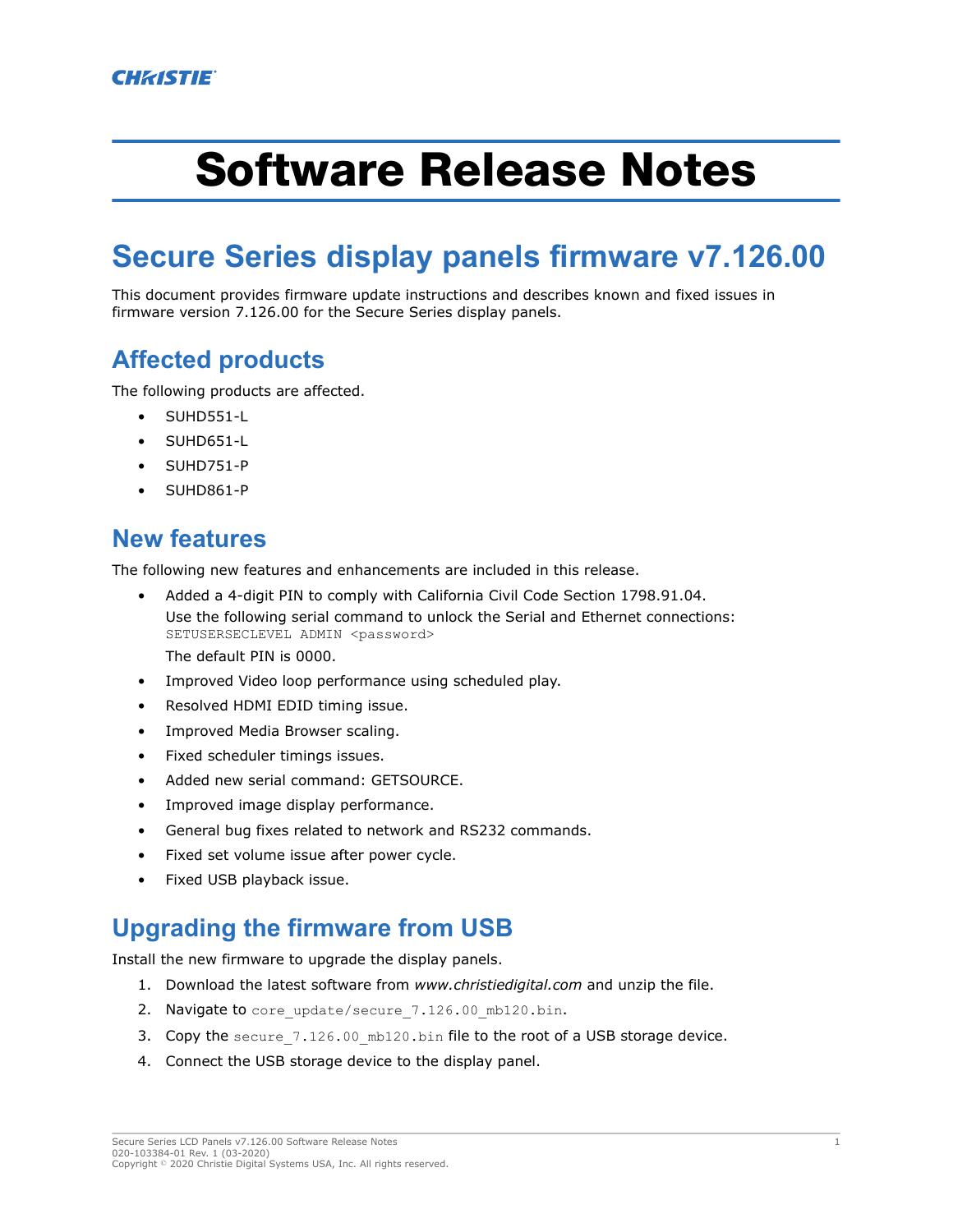

- 5. If the Media Browser is displayed, to close it press **Exit** on the remote.
- 6. On the display panel remote, press **Menu** > **1505**.
- 7. In the confirmation dialog, select **Yes**.

During the upgrade process the display panel restarts. After the display panel restarts, while the upgrade finishes nothing is displayed on the panel and a red LED in the IR receiver blinks. The process may take a few minutes to complete.

#### **Updating the VGA settings**

Correct an issue where there was noise on VGA connections.

- 1. Download the latest software from *[www.christiedigital.com](http://www.christiedigital.com)* and unzip the file.
- 2. On the USB storage device, create a folder called **PQ**.
- 3. Copy the G6F Main.bin and G6F Main Text.bin files to the PQ folder.
- 4. Connect the USB storage device to the display panel.
- 5. If the Media Browser is displayed, to close it press **Exit** on the remote.
- 6. On the display panel remote, press **Menu** > **4725**.
- 7. In the confirmation dialog, select **Yes**.

During the upgrade process the display panel restarts. After the display panel restarts, while the upgrade finishes nothing is displayed on the panel and a red LED in the IR receiver blinks. The process may take a few minutes to complete.

#### **Updating the profile**

Apply settings to the display panel.

- 1. Download the latest software from *[www.christiedigital.com](http://www.christiedigital.com)* and unzip the file.
- 2. On the USB storage device, at the root create a folder called **Profile**.
- 3. Copy the MB120 swprofile.bin file to the Profile folder.
- 4. Connect the USB storage device to the display panel USB-1 port.
- 5. If the Media Browser is displayed, to close it press **Exit** on the remote.
- 6. On the display panel remote, press **Menu** > **4725**.
- 7. Select **USB operations** and on the remote press **OK**.
- 8. Exit the Service Menu and power off the panel.
- 9. Power on the panel.
- 10. Using the remote, navigate to **Menu** > **Signage Settings** > **First Time Installation**.
- 11. Press **OK**.
- 12. In the confirmation dialog, select **Yes**.
- 13. Confirm the First Time Installation steps.

During the upgrade process the display panel restarts. After the display panel restarts, while the upgrade finishes nothing is displayed on the panel and a red LED in the IR receiver blinks. The process may take a few minutes to complete.